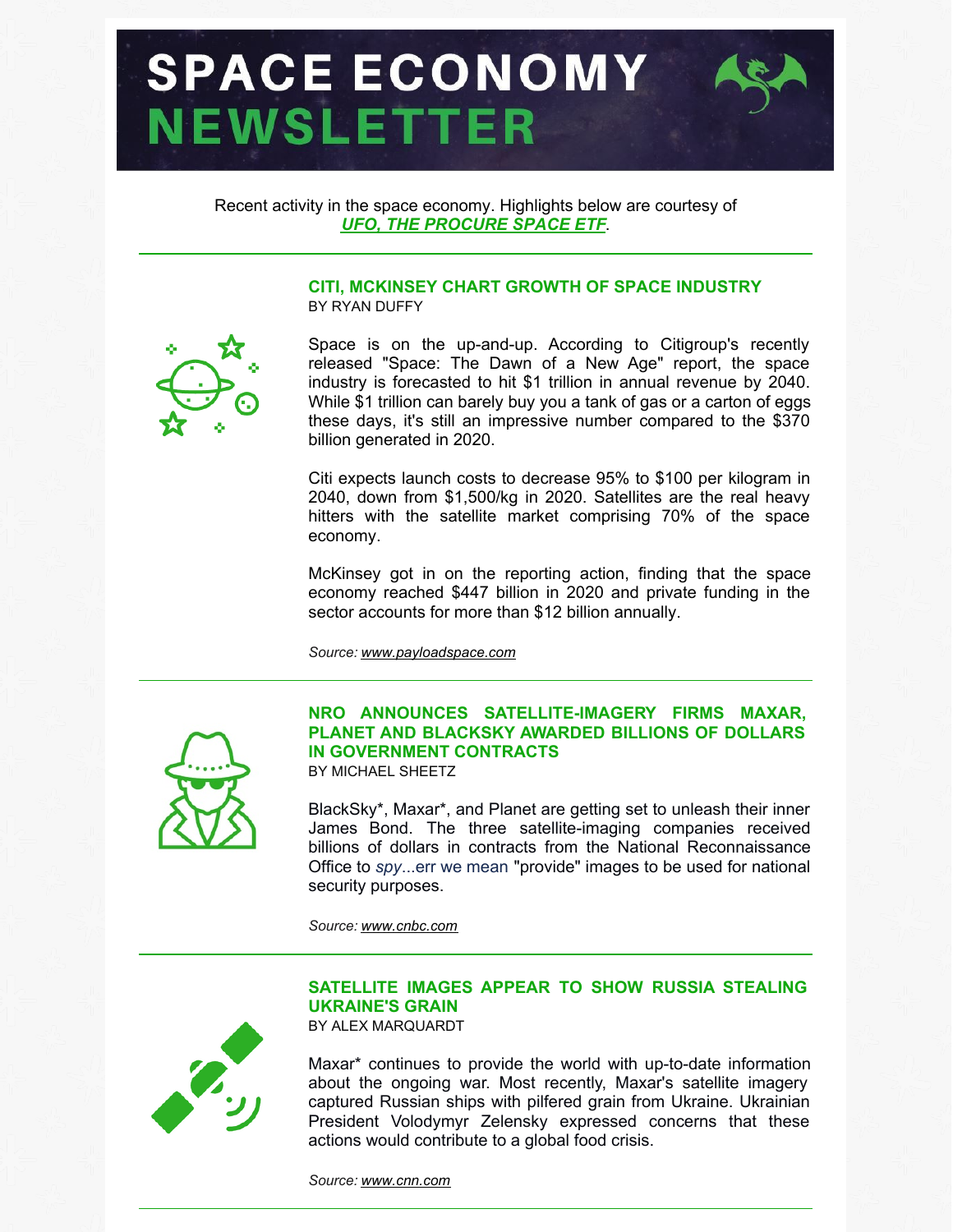

#### **FILECOIN AND LOCKHEED MARTIN TO LAUNCH IPFS INTO SPACE**

BY SAMUEL HAIG

Lockheed Martin\* and Filecoin Foundation are teaming up to bring blockchain to space. Filecoin is looking to place an Interplanetary File System (IPFS) node, an open-source network that allows for the storage and sharing of data, on a Lockheed spacecraft. The partnership is intended to decentralize the IPFS network and be useful for future life in space.

*Source: [www.sports.yahoo.com](http://www.sports.yahoo.com)*

#### **SOUTHWEST AIRLINES ADDING FASTER WI-FI, POWER PORTS AS PART OF \$2 BILLION IN FLIGHT UPGRADES** BY BEN MUTZABAUGH

Southwest Airlines is making sure you can no longer use the "sorry I was flying" excuse when your best friend asks why you didn't immediately like yet another Instagram post of her goldendoodle. Along with several other improvements, the airline announced plans to partner with communications provider Viasat\* to provide faster inflight satellite Wi-Fi on all of its new aircrafts this fall.

*Source: [www.thepointsguy.com](http://www.thepointsguy.com)*

## **BOEING SUCCESSFULLY LAUNCHES STARLINER SPACECRAFT TO ORBIT IN DO-OVER TEST FLIGHT** BY LOREN GRUSH

If at first you don't succeed, fly, fly again. After one failed flight attempt in 2019, Boeing\* redeemed itself by sending its Starliner aircraft on a trip to the International Space Station. While no crew was aboard this flight, the capsule carried cargo, data sensors, and most importantly, Rosie the Rocketeer mannequin. If this mission is successful, Boeing and NASA hope to use Starliner as a space taxi to carry astronauts to and from the ISS.

*Source: [www.theverge.com](http://www.theverge.com)*



### **BRITAIN, U.S. SIGN COMMERCIAL SPACEFLIGHT COLLABORATION DEAL**

Taking a page out of Meghan and Harry's playbook, the United States and Britain are coming together in holy space matrimony. The countries announced their intentions to work together on commercial space travel. The agreement will enable companies from both countries to conduct missions from either the US or UK and help make spaceflight faster and less expensive.

*Source: [www.reuters.com](http://www.reuters.com)*

## **THE MILITARY'S UFO DATABASE NOW HAS INFO FROM ABOUT 400 REPORTED INCIDENTS**

BY CHRISTOPHER DEAN HOPKINS AND GILES SNYDER

Now when you tell your mom you spotted a weird object in the sky, she might not ship you off to the loony bin so quickly. The

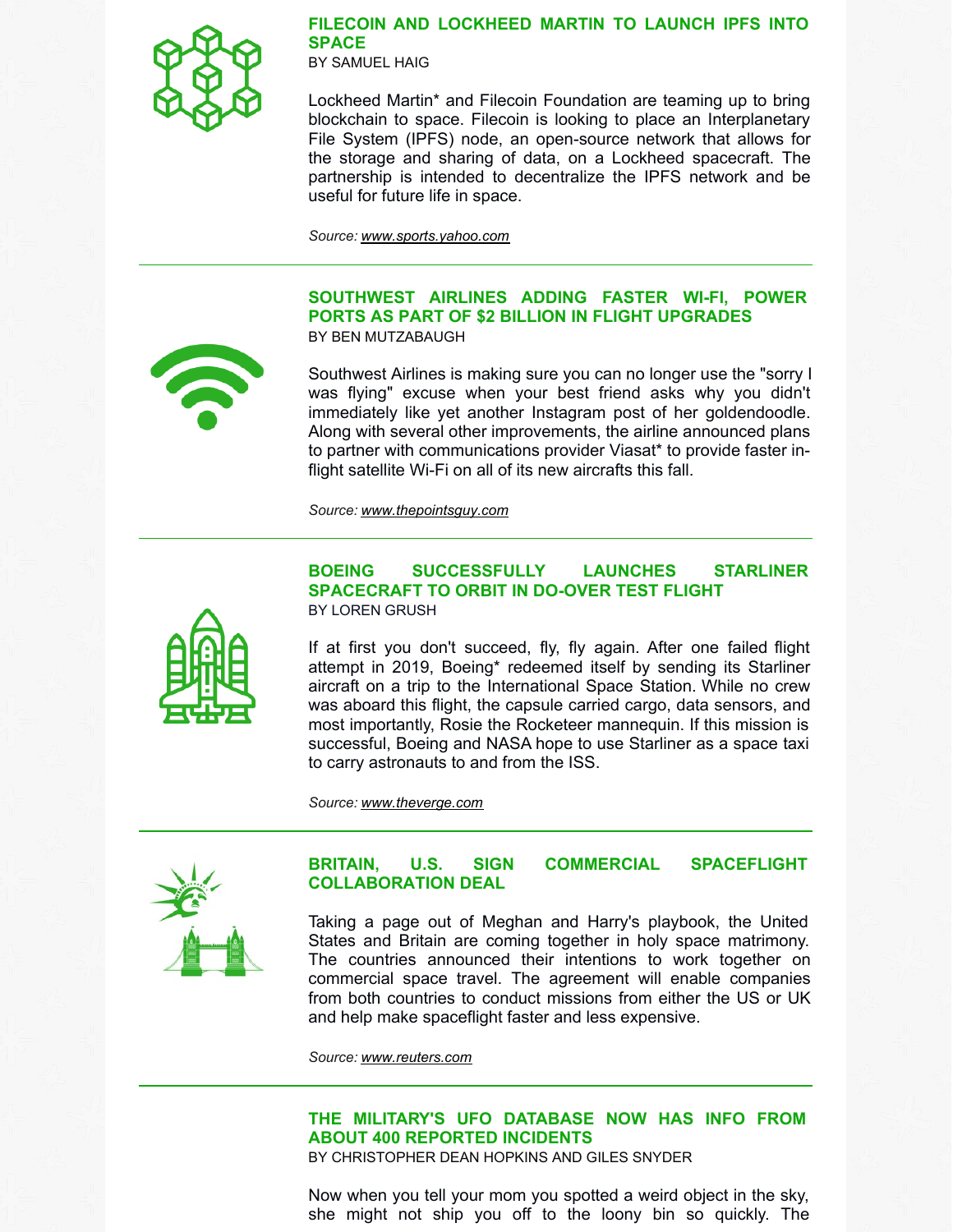

first unidentified aerial phenomena (UAP) congressional hearing in 50 years was held in May. The Pentagon reported nearly 400 cases of potential UFO encounters recorded by military personnel, a significant increase from the 143 incidents included in last year's report. The government hopes to continue to remove the stigma surrounding UAPs and treat them as potential threats to national security.

*Source: [www.npr.org](http://www.npr.org)*

## **NASA TO SEND NAKED PICTURES OF HUMANS TO SPACE IN HOPE OF 'ATTRACTING ALIENS'**



BY CHARLOTTE EDWARDS

Space is no longer PG13. While there may have been no evidence of ET's offspring discovered during the congressional hearing, NASA is leaving no (Moon)stone unturned when it comes to finding aliens. The space agency's scientists are sending naked pics to the cosmos in hopes of making contact with the extraterrestrial beings. Before your mind goes to the gutter, the images will be a binary coded message of a waving naked woman and man next to DNA and a depiction of gravity. Talk about space race-y.

*Source: [www.nypost.com](http://www.nypost.com)*

#### **SCIENTISTS GROW PLANTS IN LUNAR SOIL FOR THE FIRST TIME**

BY CRISTEN HEMINGWAY JAYNES

Prepare for your veggies to taste out of this world. In a study funded by NASA, University of Florida scientists successfully grew plants in soil samples collected from the Moon. The findings may be significant in the development of food sources in outer space for future exploration missions.

*Source: [www.weforum.org](http://www.weforum.org)*

*\*As of May 31st, 2022, BlackSky (BKSY) was a 0.98% holding, Boeing (BA) was a 1.89% holding, Lockheed Martin (LMT) was a 2.57% holding, Maxar (MAXR) was a 4.54% holding, and Viasat (VSAT) was a 4.15% holding in the Procure Space ETF (NASDAQ: UFO).*

**The Procure Space ETF is a global pure-play space ETF. For a complete list of holdings in UFO, visit: <https://procureetfs.com/ufo/>**

**Fund holdings and sector allocations are subject to change at any time and should not be considered a recommendation to buy or sell any security.**

> For more information on UFO The Procure Space ETF(NASDAQ:UFO), visit www.ProcureETFs.com.

#### *Disclosures:*

*Please consider the Funds investment objectives, risks, and charges and expenses*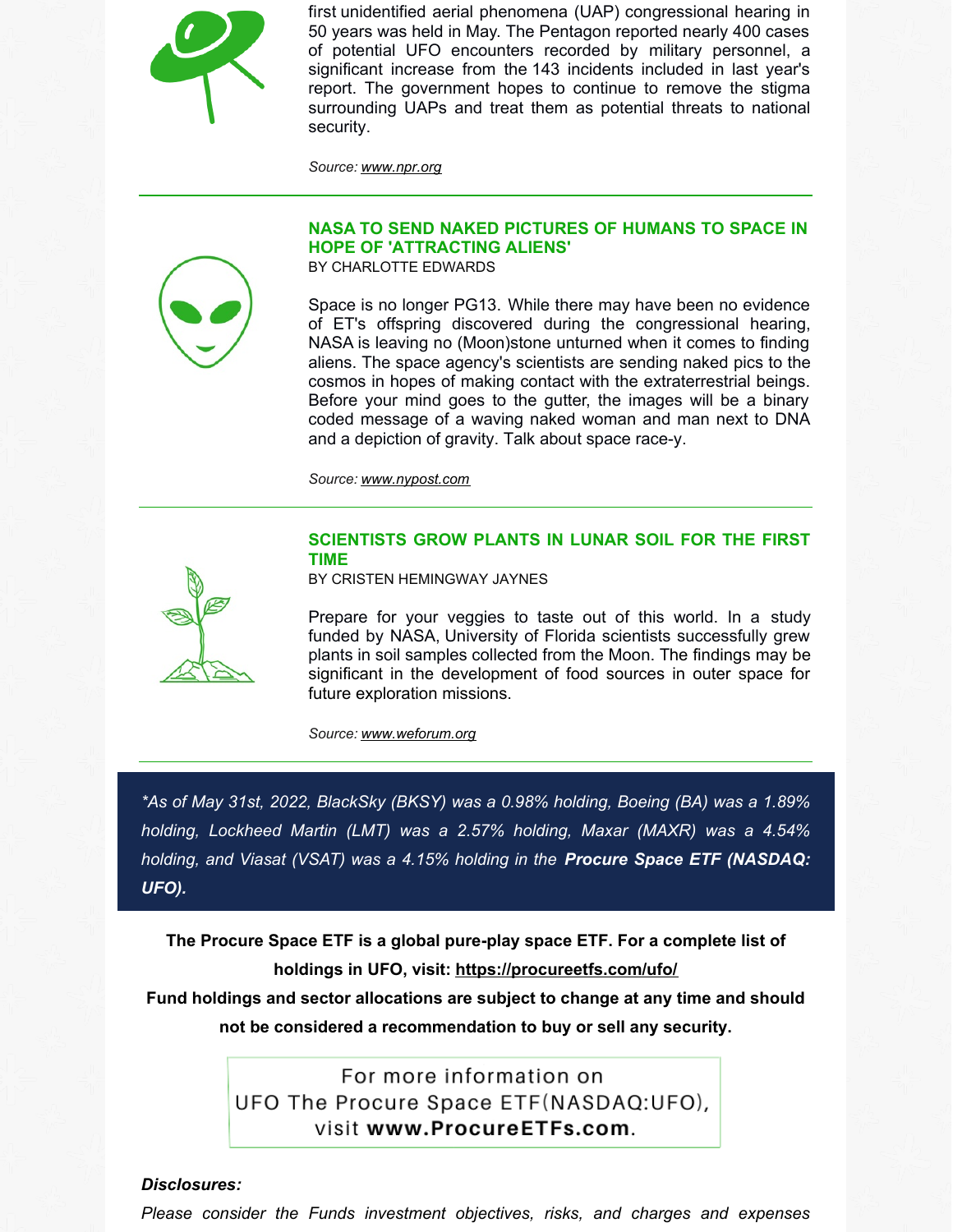*carefully before you invest. This and other important information is contained in the Fund's summary prospectus and prospectus, which can be obtained by visiting [procureetfs.com](http://procureetfs.com). Read carefully before you invest. Any investment product, strategy, or product design that is described on the Procure ETF's website may not be suitable for all types of clients.*

*Investing involves risk. Principal loss is possible. The Fund is also subject to the following risks: Shares of any ETF are bought and sold at market price (not NAV), may trade at a discount or premium to NAV and are not individually redeemed from the funds. Brokerage commissions will reduce returns. Aerospace and defense companies can be significantly affected by government aerospace and defense regulation and spending policies.*

*The exploration of space by private industry and the harvesting of space assets is a business based in future and is witnessing new entrants into the market. Investments in the Fund will be riskier than traditional investments in established industry sectors. The Fund is considered to be concentrated in securities of companies that operate or utilize satellites which are subject to manufacturing delays, launch delays or failures, and operational and environmental risks that could limit their ability to utilize the satellites needed to deliver services to customers.*

*A UAP (unidentified aerial phenomena) formerly known as a "UFO" is a flying object that looks or moves unlike any known aircraft. Given that currently there is no identification of these observed phenomena, it is possible that UAPs could create unintentional or deliberate operational, data security, "cyber" and other interference with the operation of satellites and other objects in space. Such activities could result in a significant adverse impact on the Fund's securities, thereby causing the Fund's investment in such portfolio securities to lose value and adversely affecting the Fund's ability to fulfill its investment objectives.*

*Investing in foreign securities are volatile, harder to price, and less liquid than U.S. securities. Securities of small- and mid-capitalization companies may experience much more price volatility, greater spreads between their bid and ask prices and significantly lower trading volumes than securities issued by large, more established companies. The Fund is not actively managed so it would not take defensive positions in declining markets unless such positions are reflected in the underlying index. Please refer to the summary prospectus for a more detailed explanation of the Funds' principal risks. It is not possible to invest in an index.*

*ProcureAM is the adviser to UFO. UFO is distributed by Quasar Distributors, LLC*